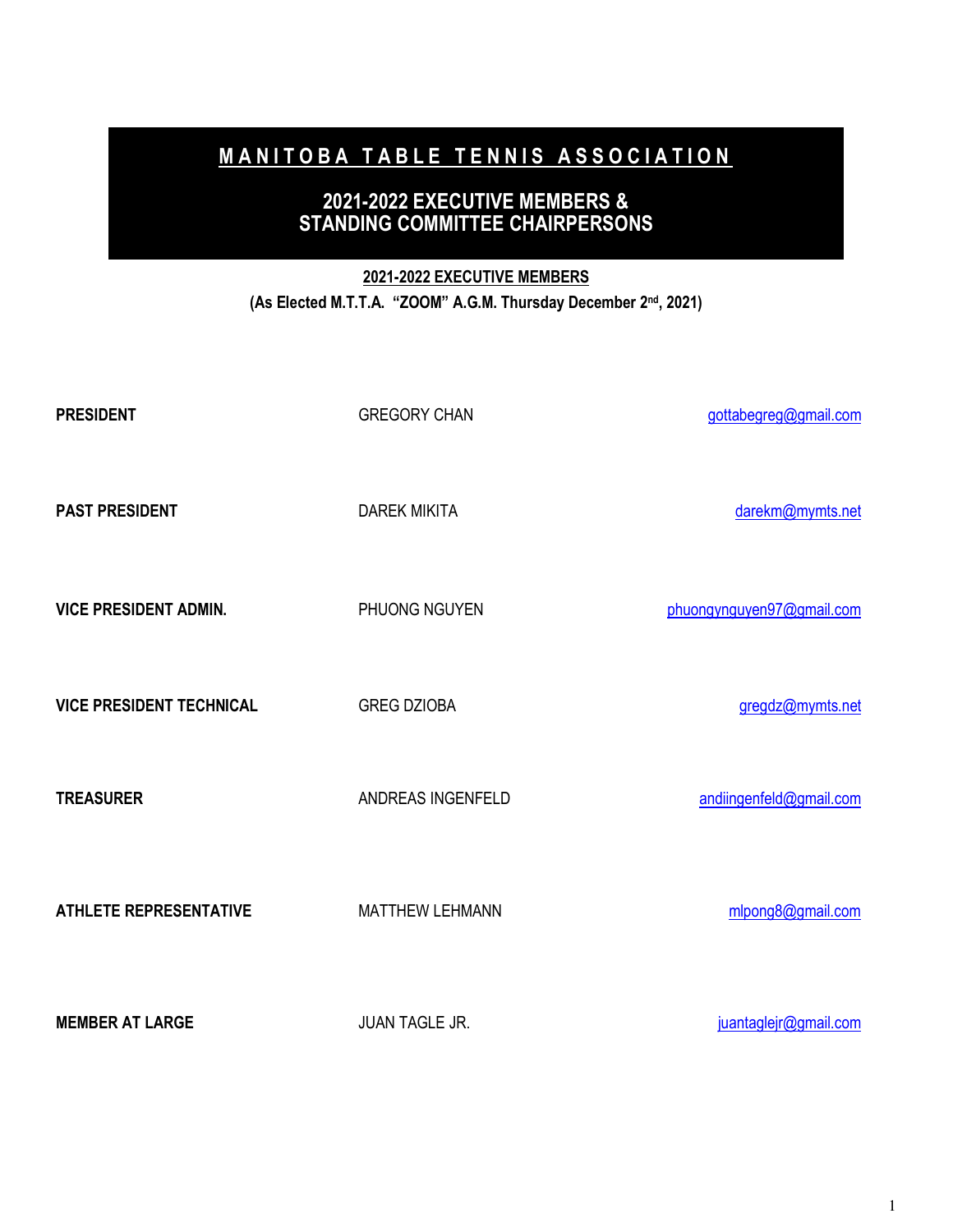#### **2021-2022 COMMITTEE PERSONNEL - Technical Committees**

**(\* Note: President & Executive Director Ex Officio Members of all Committees/V.P. Technical Ex Officio Member of all Technical Committees)** 

| <b>TOURNAMENTS</b>                            | Darek Mikita (C)<br>Gregory Chan<br>Greg Dzioba<br>Ron Edwards                             |
|-----------------------------------------------|--------------------------------------------------------------------------------------------|
| <b>LEAGUES</b>                                | Arvin Tronco (C)<br>Ron Edwards                                                            |
| <b>ATHLETE DEVELOPMENT</b>                    | Arvin Tronco (C)<br>Ron Edwards<br>Matthew Lehmann<br><b>Terry Zhang</b><br>Juan Tagle Jr. |
| <b>GRASS ROOTS &amp; REGIONAL DEVELOPMENT</b> | Ron Edwards (C)<br>Arvin Tronco<br><b>Raul Bernales</b>                                    |
| <b>COACHING DEVELOPMENT</b>                   | Arvin Tronco (C)<br>Ron Edwards                                                            |
| <b>OFFICIALS DEVELOPMENT</b>                  | Royle Derbitsky (C)<br>Greg Dzioba<br>Darek Mikita<br>Gregory Chan<br>Francesca Chan       |
| <b>FACILITIES &amp; EQUIPMENT</b>             | Ron Edwards (C)                                                                            |
| <b>SPECIAL EVENTS:</b>                        | Darek Mikita (C)<br>Ron Edwards<br>Gregory Chan                                            |